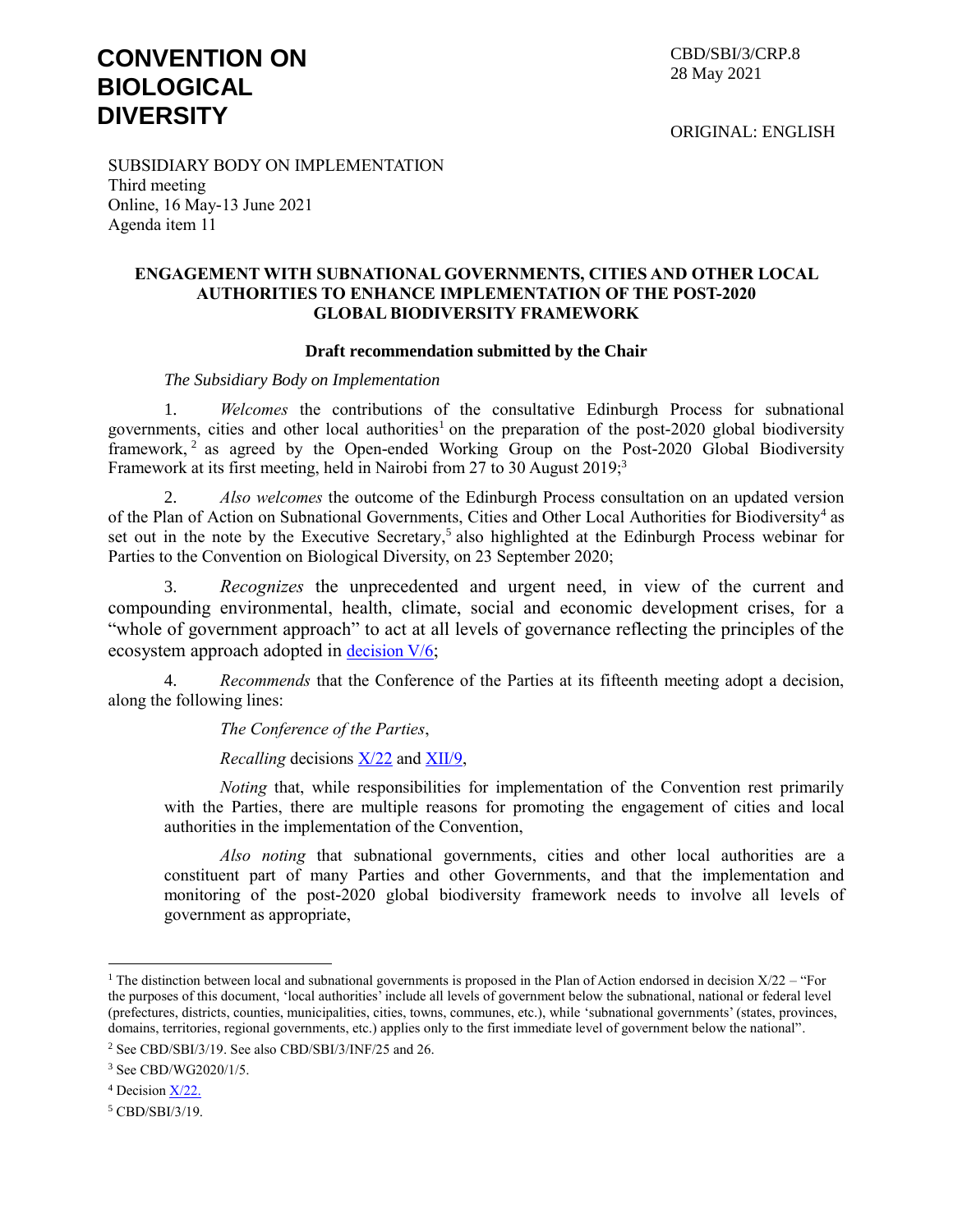*Recognizing* the important role of subnational governments, cities and other local authorities in the implementation of biodiversity objectives, monitoring and reporting, mainstreaming, resource mobilization, capacity-building and communication, education and public awareness, social participation and public access to information,

*Acknowledging* the importance of a multi-stakeholder mechanism to support the post-2020 global biodiversity framework, the long-term approach to mainstreaming and other related strategies, as called for in the Edinburgh Declaration,  $6$ <sup>7</sup>

1. *[Adopts]* [*Takes note* of] the updated plan of action on subnational governments, cities and other local authorities for biodiversity, as set out in the annex, as a flexible framework to support Parties in accordance with national legislation;

2. *Invites* Parties and other relevant organizations, as appropriate, to facilitate, as appropriate, the implementation of the updated plan of action referred to in paragraph 1, above, according to national legislation, including by:

(a) Involving subnational governments, cities and other local authorities in the revision, implementation and update of their national biodiversity strategies and action plans, respecting the competencies of each level of government;

Supporting subnational governments, cities and other local authorities to develop, implement and evaluate their local biodiversity strategies and action plans, in accordance with national biodiversity strategies and action plans and global commitments;

(c) Ensuring the engagement of subnational governments, cities and other local authorities in the mainstreaming of biodiversity, in line with the long-term approach to mainstreaming adopted by the Conference of the Parties in decision 15/--;

(d) Allocating human, technical and financial resources, as appropriate, consistent with Article 20 of the Convention, and in a manner supportive of principle 2 of the ecosystem approach,<sup>8</sup> adopted in **decision V/6**;

3. *Invites* Parties to report on the implementation of the updated Plan of Action on Subnational Governments, Cities and Local Authorities for Biodiversity, as appropriate, in their national reports under the Convention;

4. *Encourages* Parties, and *invites* other stakeholders, including entities engaged in development finance, to invest resources and build capacity, in line with the principle 2 of the ecosystem approach, adopted in decision V/6, at the level of governance where they can be most effective;

5. *Urges* Parties to support subnational governments, cities and local authorities in strengthening their capacities to improve the implementation of the global framework;

6. *Invites* the Global Environment Facility to consider further expanding and strengthening its sustainable cities initiatives in its eighth and future replenishments, and piloting land- and seascape level initiatives targeted at subnational and local governance and urban-rural

l

<sup>6</sup> CBD/SBI/3/INF/25.

 $<sup>7</sup>$  Dependent upon the agreement of the long-term approach to mainstreaming at the third meeting of the Subsidiary Body on</sup> Implementation.

<sup>8</sup> Principle 2 of the ecosystem approach, adopted in decision V/6, is "Management should be decentralized to the lowest appropriate level."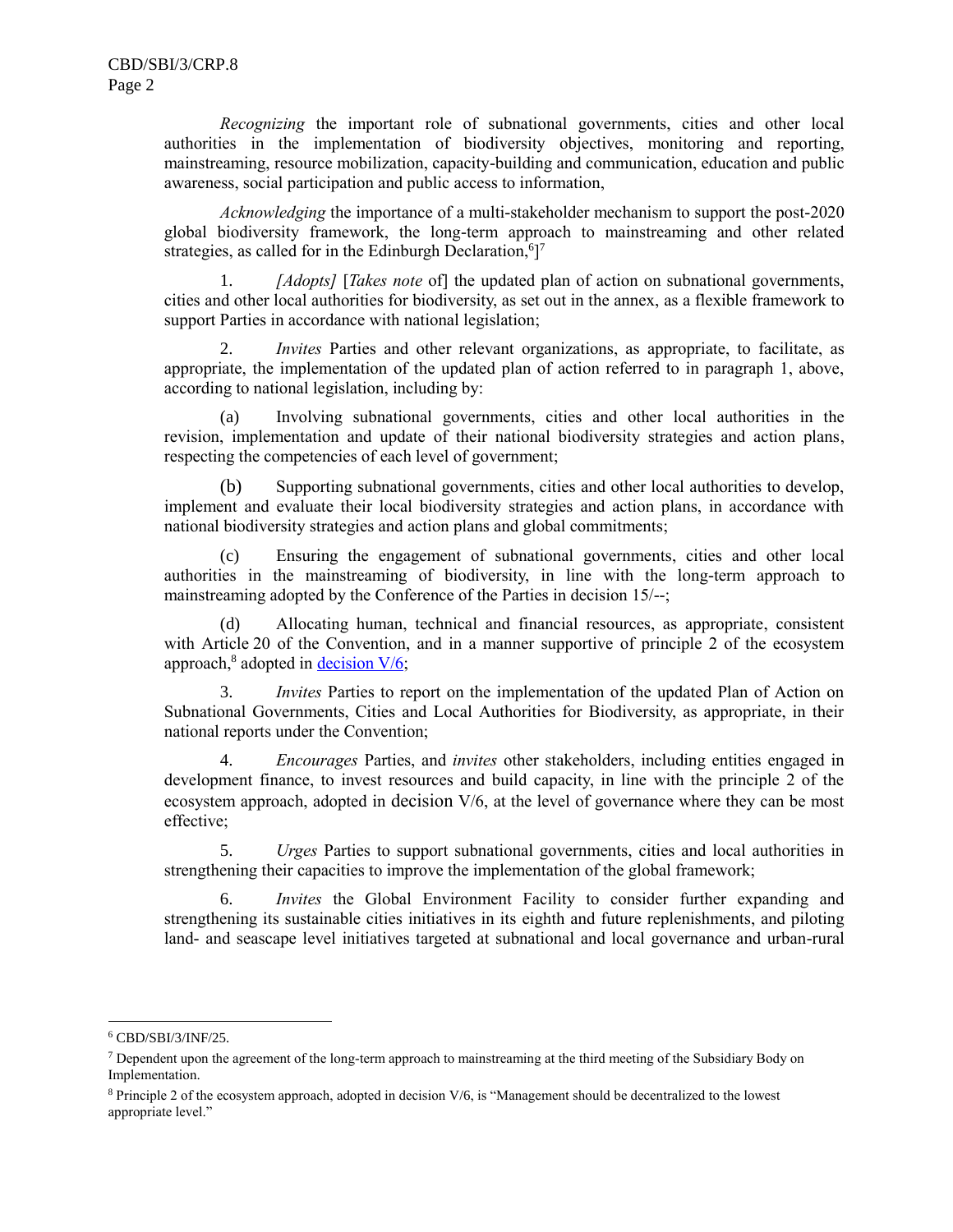linkages, in accordance with the priorities identified in national biodiversity strategies and action plans;<sup>9</sup>

7. *Requests* the Subsidiary Body on Implementation at its fifth meeting to undertake a review of the role of subnational governments, cities and other local authorities, on the basis of a report by the Executive Secretary, integrated with the regular review of the implementation of the objectives of the Convention and its Protocols, the post-2020 global biodiversity framework and the long-term approach to mainstreaming.

#### *Annex*

# **PLAN OF ACTION ON SUBNATIONAL GOVERNMENTS, CITIES AND OTHER LOCAL AUTHORITIES FOR BIODIVERSITY (2021-2030)**

#### **A. Background**

1. The Plan of Action on Subnational Governments, Cities and Other Local Authorities for Biodiversity under the Convention on Biological Diversity (2021-2030) is intended to support Parties, subnational governments, cities and other local authorities and their partners in implementing the post-2020 global biodiversity framework, and achieving the 2030 targets and milestones and the 2050 Goals and Vision for Biodiversity. The Plan of Action is intended to be implemented in accordance with national legislation. The elements contained in the updated Plan of Action have been identified through a series of consultations with Parties, subnational governments, cities and other local authorities and their networks and stakeholders, including the "Edinburgh Process", and culminating with the 7th Global Biodiversity Summit of Cities and Subnational Governments.<sup>10</sup>

#### **B. Objectives**

2. The Plan of Action has the following objectives:

(a) To increase the engagement of subnational governments, cities and other local authorities, to support the successful implementation of, and reporting on, national biodiversity strategies and action plans, the post-2020 global biodiversity framework and its 2030 targets and milestones **and its 2050 Goals and Vision** and the programmes of work under the Convention on Biological Diversity;

(b) To improve regional and global coordination and exchange of lessons learned between Parties to the Convention on Biological Diversity, regional and global organizations, United Nations and development agencies, academia, and donors on ways and means to encourage and support subnational governments, cities and other local authorities to manage biodiversity sustainably, provide ecosystem services to citizens and integrate biodiversity concerns into urban and territorial planning and development;

(c) To identify, enhance and disseminate policy tools, guidelines, and programmes that facilitate subnational and local action on biodiversity and build the capacity of subnational governments, cities and other local authorities to support their national Governments in implementing the Convention on Biological Diversity, with respect to the competencies of each level of government;

(d) To facilitate the development of awareness-raising programmes on biodiversity in line with communication, education and public awareness strategies.

 $\overline{a}$ 

<sup>9</sup> This paragraph, which addresses support from the Global Environment Facility, will eventually be reflected in a decision on the financial mechanism which will consolidate the guidance of the Conference of the Parties to the Global Environment Facility.

<sup>&</sup>lt;sup>10</sup> This updated plan of action builds on the Plan of Action adopted in decision  $X/22$ .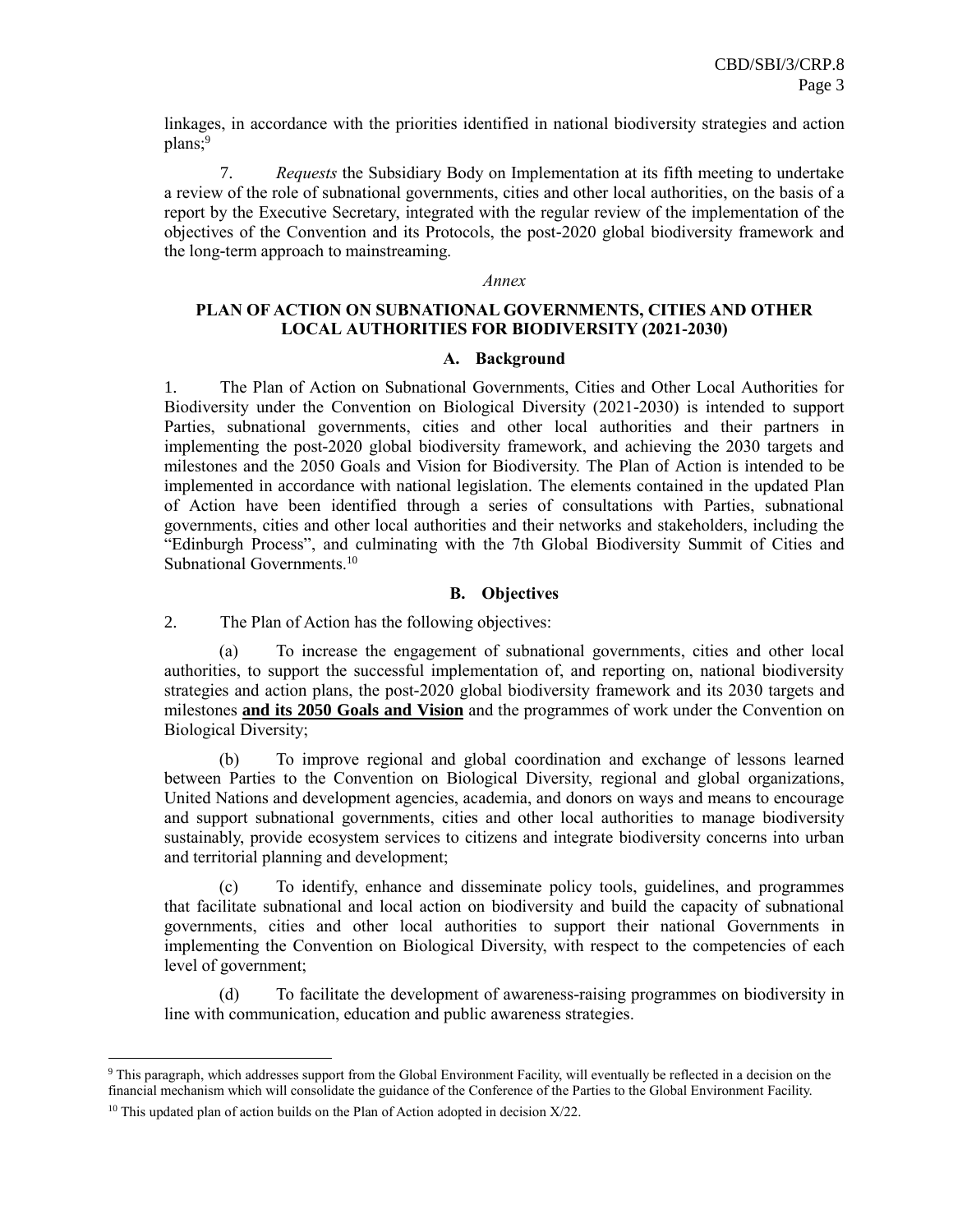### **C. Activities to engage subnational government, cities and other local authorities**

3. The catalogue of activities, grouped into seven interrelated and complimentary action areas, presented below provides a framework based on which Parties, their subnational governments, cities and other local authorities and all stakeholders can develop their own actions to implement the Plan of Action. As such, any activity is offered as a complement to their post-2020 biodiversity strategies, action plans and targets. It is understood that activities will be implemented with respect to the competencies of each level of government and according to each Party's national and subnational context and circumstances.

#### **Action area 1**

### **Development and implementation of biodiversity strategies and action plans reflecting the involvement of subnational governments, cities and other local authorities**

(a) Involve subnational governments, cities and other local authorities in defining appropriate strategies and actions in national biodiversity strategies and action plans;

(b) Encourage subnational governments, cities and other local authorities to develop biodiversity strategies and action plans in line with national biodiversity strategies and action plans.

#### **Action area 2**

#### **Harmonization between levels of government, and mainstreaming**

(a) Collaborate with subnational governments, cities and other local authorities to improve harmonization of strategic planning, coordination and implementation between levels of government;

(b) [Collaborate with subnational governments, cities and other local authorities to support the implementation of the action plan for the long-term approach to mainstreaming]:<sup>11</sup>

(c) Engage the Advisory Committee on Local Governments and Biodiversity and the Advisory Committee on Subnational Governments and Biodiversity<sup>12</sup> to provide input and support to the implementation of the Plan of Action from the point of view of local and subnational governments, cities and other local authorities.

### **Action area 3 Resource mobilization**

l

(a) Collaborate with subnational governments, cities and other local authorities to support the application of principle 2 of the ecosystem approach in resource mobilization, where appropriate; $^{13}$ 

(b) Collaborate with subnational governments, cities and other local authorities, to create enabling conditions for significantly increased private sector investment, and reforms that can introduce new revenue streams for biodiversity conservation and ecosystem restoration at the subnational and local levels.

<sup>&</sup>lt;sup>11</sup> Dependent upon the agreement of the long-term approach to mainstreaming at the third meeting of the Subsidiary Body on Implementation.

<sup>&</sup>lt;sup>12</sup> Referred to in paragraph 7 of the Plan of Action adopted in decision  $X/22$ , and paragraph [6](#page-5-0) of the present Plan of Action.

 $13$  Principle 2 of the ecosystem approach, adopted in decision  $V/6$ , is "Management should be decentralised to the lowest appropriate level."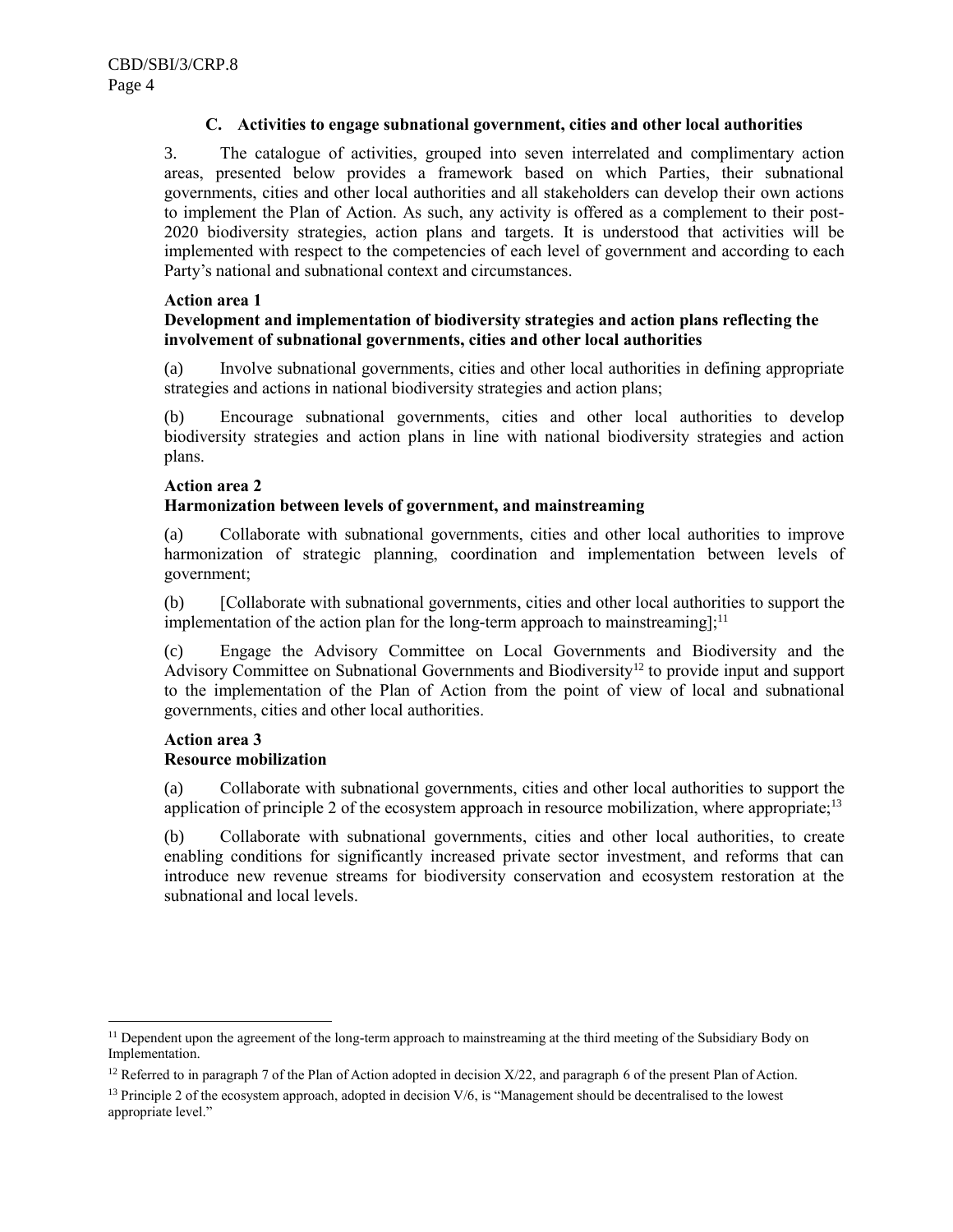#### **Action area 4 Capacity development**

(a) Support subnational governments, cities and other local authorities in implementing capacity development initiatives that contribute to the implementation of biodiversity strategies and action plans.

## **Action area 5**

## **Communication, education and public awareness**

(a) Support subnational governments, cities and other local authorities in developing inclusive and action-oriented communication, education and public awareness, public access to information and participation initiatives at the subnational and local levels, reconnecting nature and people in and around cities and regions.

## **Action area 6**

# **Assessment and improved information for decision-making**

(a) Support the use of the Singapore Index on Cities' Biodiversity as a self-assessment tool for city and local governments to benchmark and monitor the progress of their biodiversity conservation efforts against their own individual baselines;

(b) Support subnational governments, cities and other local authorities in co-producing data and gaining better access to data and scientific evidence and expertise to improve decision-making, enabled by improved capturing, analysis and reporting of local and landscape-based biodiversity data.

# **Action area 7**

# **Monitoring and reporting**

(a) Encourage subnational governments, cities and other local authorities to use online commitment and reporting platforms, such as RegionsWithNature and CitiesWithNature,<sup>14</sup> where subnational governments can report on, and track progress against, their commitments to contributing to the implementation of the post-2020 global biodiversity framework and national biodiversity strategies and action plans;

(b) Involve subnational governments, cities and other local authorities in the regular monitoring and review of progress against targets specified in national biodiversity strategies and action plans;

(c) Include contributions made by subnational governments, cities and other local authorities in national reports under the Convention on Biological Diversity;

(d) Coordinate inputs from subnational governments, cities and other local authorities on their contributions to achieving the objectives of the Convention and its protocols, the post-2020 global biodiversity framework and the long-term approach to mainstreaming for the purposes of the midterm review, as set out in the long-term approach to mainstreaming.

# **D. Implementation of the Plan of Action**

4. Parties and other Governments are urged to implement the Plan of Action, as appropriate, with the support of the Secretariat of the Convention and other key partners that convene subnational governments, cities and other local authorities, such as ICLEI – Local Governments for Sustainability, Regions4 Sustainable Development (Regions4), the Group of Leading Subnational Governments toward Aichi Biodiversity Targets, and the European Union's Committee of the Regions, considering national priorities, capacities and needs.

 $\overline{a}$ 

<sup>14</sup> Linked with the CBD Action Agenda.